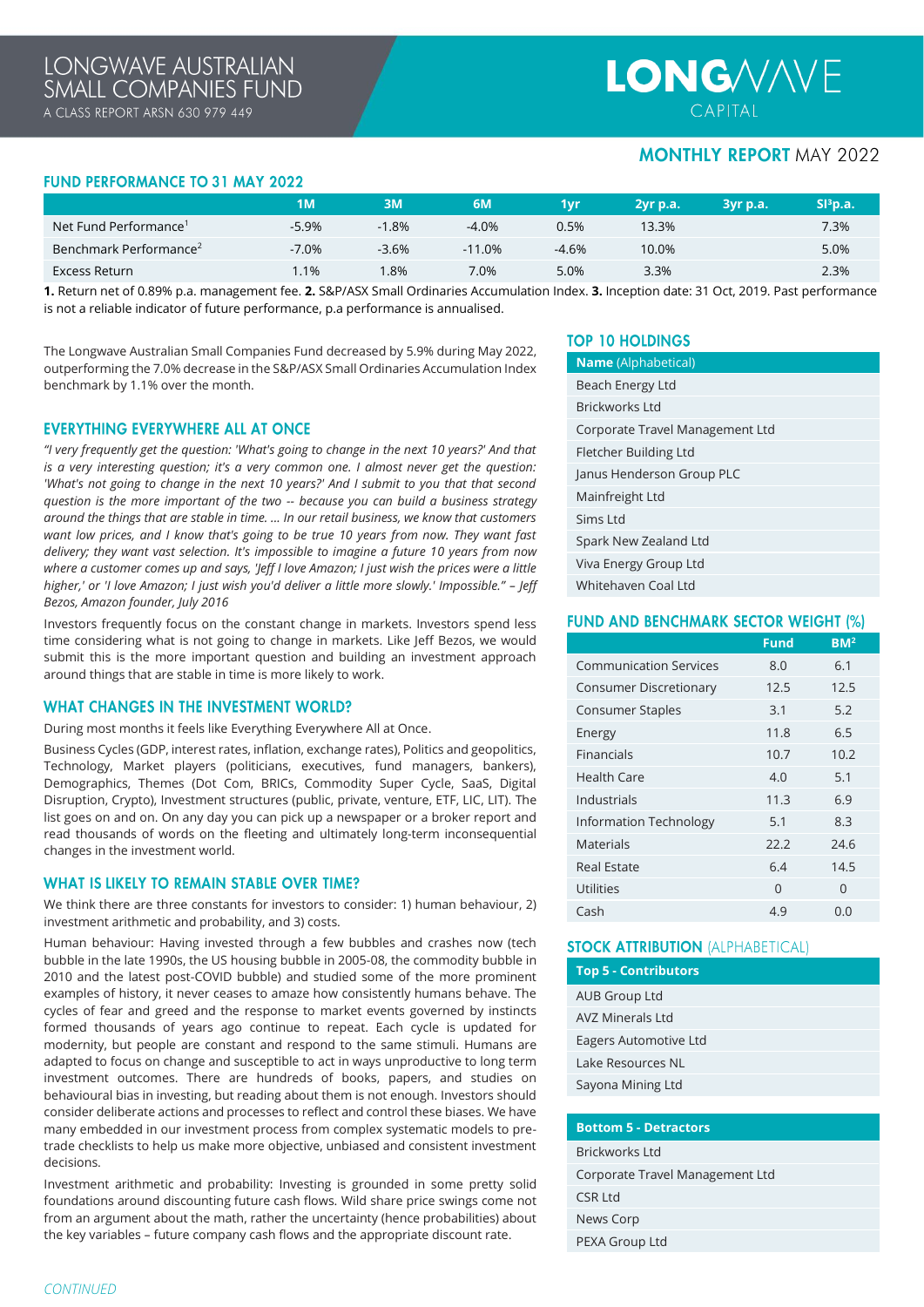Occasionally – usually in the middle of a bubble – the very idea of discounting future cash flows at a discount rate becomes questioned and "new math" attempts to justify the unjustifiable.

We have yet to see an example of when forgetting to consider investment arithmetic and probability resulted in a superior long-term outcome. Eventually valuation always matters. There are high prices where great businesses become lousy investments. There may also be prices where lousy businesses become great investments, but this is a much harder game as the potential to be stopped out (equity goes to zero) means the logic of business quality vs price is not symmetrical. In small caps we believe it is better to focus *only* on the good businesses as the risk of total failure from low quality enterprises is far greater in this part of the market.

Costs: Many finance professionals like to avoid talking about costs because investment costs are their revenue. Longwave included. Costs in all their forms (transaction costs, spreads, stock-based employee compensation, fund management fees, taxes, custody, accounting etc) are constant and unavoidable. Understanding what costs stand between an investment idea and realised net returns and minimising them where appropriate and possible will always improve investment outcomes. As inflation moves through the economy, the friction from costs is going to increase. Pretending they don't exist won't help.

In a world that will continue to change and surprise, an investment approach should consider the consistent behaviour of humans, foundational investment arithmetic and probabilities and the influence of costs on the investment outcome.

## **WHAT DO LONGWAVE CLIENTS VALUE OVER TIME?**

We have built both our investment approach and our fund objectives around things that are likely to be stable through time. Regardless of what else happens, we believe our clients will continue to prefer More Consistent Alpha at Lower Fees and this is the focus of our fund. Today, tomorrow and 10 years from now, we can't imagine a client who asks us to deliver lower alpha. Who asks us to make our performance more volatile. Who asks us to charge them a higher fee.

## PORTFOLIO POSITIONING AND PERFORMANCE

Lithium stocks are around 6% of the small ords index and may be the last speculative bubble yet to re-price. Unlike producers recently promoted into the ASX 100 (Allkem, IGO, Mineral Resources, Pilbara Minerals) the remaining small cap names are all nonproducing development projects including Liontown (1.05%), AVZ (0.94%), Core Lithium (0.90%), Lake Resources (0.76%), Firefinch / Leo Lithium (0.53%), Sayona (0.51%), Ioneer (0.42%), Vulcan Energy (0.36%) and Novonix (0.53%). Many of these stocks meet all the characteristics of [hope stocks we outlined last month.](https://longwavecapital.com/surviving-hope-mountain/) As the market starts to move from pricing the hope, to valuing these mining projects in a more defined way, the gap between market value and economic value is starting to close. The underperformance of many of these lithium names was a key source of relative outperformance for the fund during the month.

A-REIT underperformance in the face of high inflation and interest rates was also a contributor during the month.

Detractors included communications services (Overweight Newscorp), industrials (Fletcher Building and Mainfreight) and consumer discretionary (Corporate Travel). Inflation may result in a consumer spending preference shift towards staples and away from discretionary and the market appears to be starting to consider this impact. In these sectors we view the quality of the companies we own and their valuations to both support strong long-term returns, however near-term uncertainty may be unavoidable as inflation ripples through the economy.

| <b>Fund characteristics</b> |                                                |  |
|-----------------------------|------------------------------------------------|--|
| <b>NAV</b>                  | A\$1.1148                                      |  |
| Redemption unit price       | A\$1.1115                                      |  |
| Inception Date              | 31 Oct, 2019                                   |  |
| Minimum Investment          | A\$25,000                                      |  |
| Management Fee              | 0.89% p.a.                                     |  |
| Performance Fee             |                                                |  |
| Buy / Sell Spread           | 0.30% / 0.30%                                  |  |
| Benchmark                   | S&P/ASX Small Ordinaries<br>Accumulation Index |  |
| Distribution frequency      | Half-yearly                                    |  |
| Portfolio FUM (A\$m)        | 6.0                                            |  |
| No. of Holdings:            | 119                                            |  |
| Portfolio Managers          | David Wanis, Jai Beathe<br>& Melinda White     |  |
| Strategy FUM (A\$m):        | 184.3                                          |  |

## **INVESTMENT OBJECTIVE**

The Fund aims to outperform the S&P/ASX Small Ordinaries Accumulation Index over the long term. The Fund aims to provide long-term capital growth through investment in a diversified portfolio of highquality Australasian small companies (outside S&P/ASX 100 Index at time of investment or expected to be within six months).

### **INVESTMENT STYLE**

Longwave's investment philosophy is underpinned by the belief that the stocks of high-quality small companies outperform the benchmark over time, and as such, an active approach to investing in highquality stocks provides value to investors who might otherwise have invested passively. Longwave believes in the value of a deep and fundamental understanding of the securities in which we invest.



Signatory of: